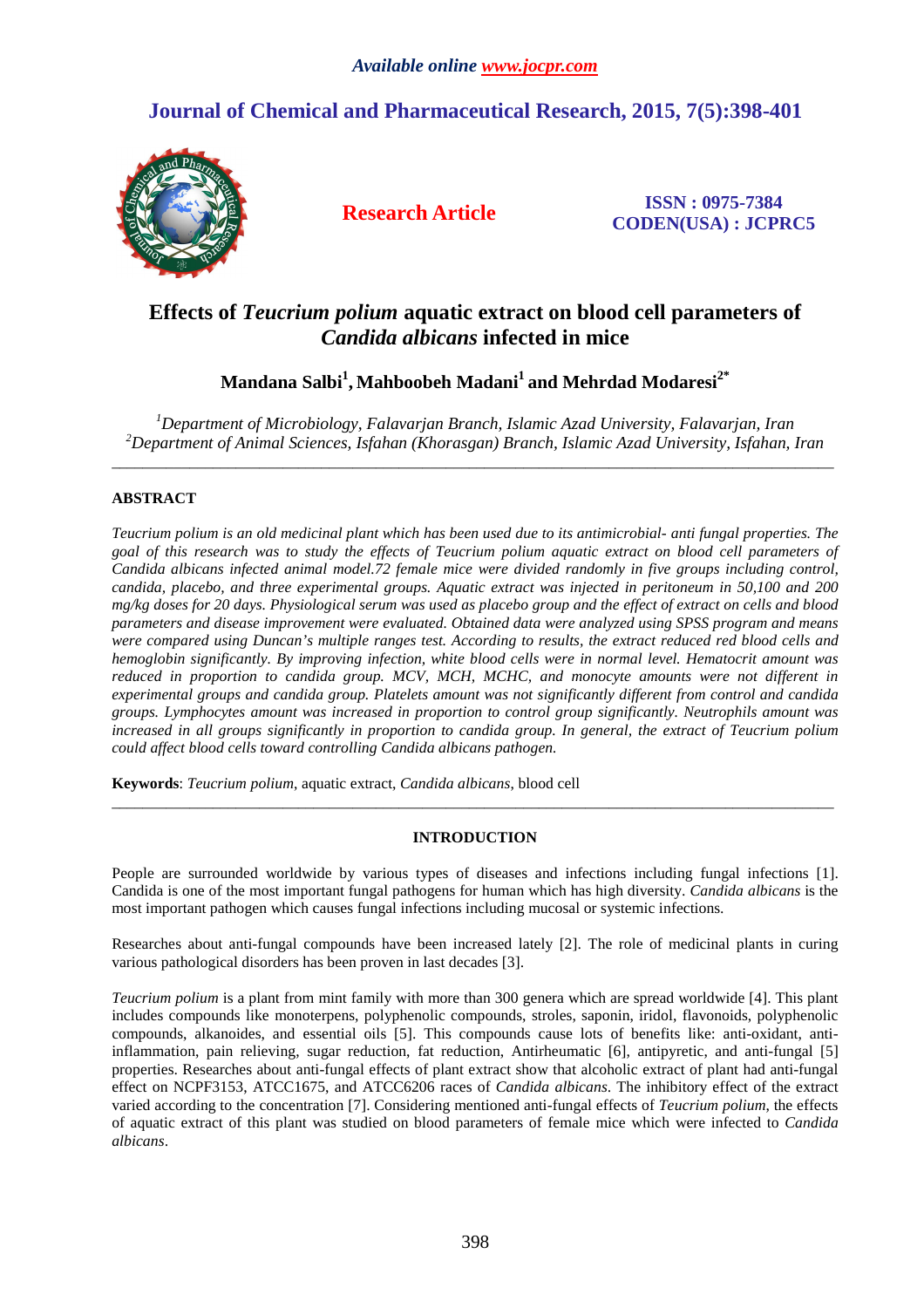#### **EXPERIMENTAL SECTION**

*\_\_\_\_\_\_\_\_\_\_\_\_\_\_\_\_\_\_\_\_\_\_\_\_\_\_\_\_\_\_\_\_\_\_\_\_\_\_\_\_\_\_\_\_\_\_\_\_\_\_\_\_\_\_\_\_\_\_\_\_\_\_\_\_\_\_\_\_\_\_\_\_\_\_\_\_\_\_*

72 female mice from NMRI race were used in this study. Animals were kept for one month to adapt to environment and stress relieving. Samples had free access to food and water. Standard compact food was used. Light and humidity were normal and temperature was in 25-29c range. To prepare aquatic extract, aerial organs of plant in flowering period were used.

Experimental groups were:

Control group: This group didn't receive any injection and was used as natural criterion for comparing blood parameters of treatment groups.

Candida group: Samples of this group received suspension of *Candida albicans* (ATCC 1677) (concentration 0.5, MacFarland) to induce experimental infection and was considered as patient group.

Placebo group: Members of this group received 0.5 cc of normal saline (via injection) every other day for 20 days to study the effects of injection shock.

First treatment group: Received 10 injections of germander aquatic extract in dose of 50 mg/kg of for 20 days.

Second treatment group: Received 10 injections of germander aquatic extract in dose of 100 mg/kg of for 20 days.

Third treatment group: Received 10 injections of germander aquatic extract in dose of 200 mg/kg of for 20 days.

All injections were done in peritoneum and each group had 12 members. After the injections, blood samples were taken and used for CBC tests. Obtained data were analyzed using SPSS program. Duncan's multiple ranges test was used to compare means at 5% probability level.

#### **RESULTS AND DISCUSSION**

**White blood cells**: According to results, Candida group was different significantly from other groups and had higher WBC amount but there was not any significant different between experimental groups and control group (Figure 1).



**Figure1. Mean comparison of WBC** 

**Red blood cells:** Mean comparison of Red blood cells showed that increase in extract concentration reduced RBC significantly but Candida and placebo groups didn't show significant difference from control group (Figure 2).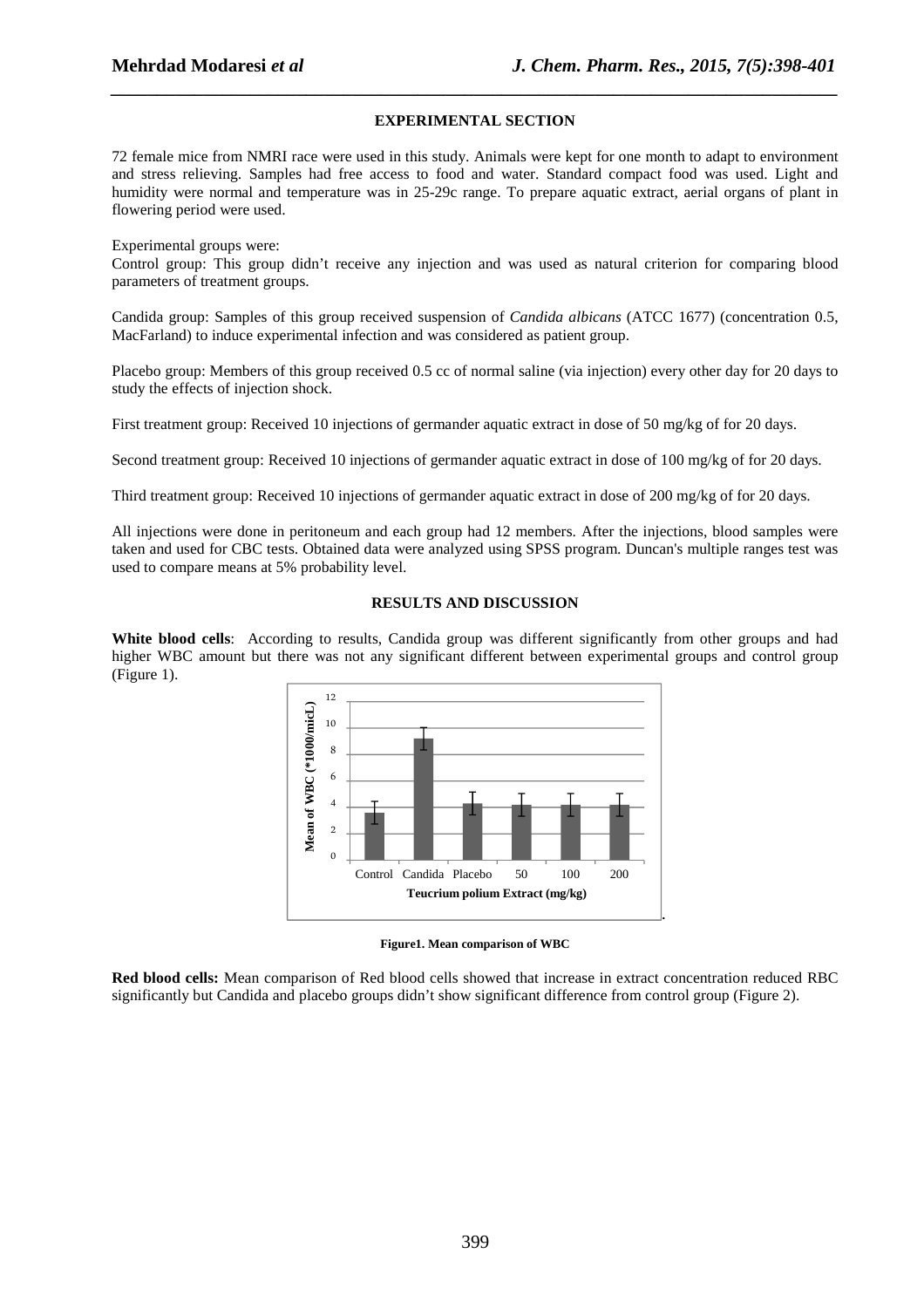

*\_\_\_\_\_\_\_\_\_\_\_\_\_\_\_\_\_\_\_\_\_\_\_\_\_\_\_\_\_\_\_\_\_\_\_\_\_\_\_\_\_\_\_\_\_\_\_\_\_\_\_\_\_\_\_\_\_\_\_\_\_\_\_\_\_\_\_\_\_\_\_\_\_\_\_\_\_\_*

**Figure 2: Mean comparison of RBC** 

**Hematocrit percentage:** According to results, hematocrit amount of experimental groups was less than candida group significantly (Figure 3).



**Figure 3: Mean comparison of hematocrit percentage** 

**Lymphocyte percentage:** Mean comparison of lymphocyte percentage showed that all groups were different from candida group significantly (Figure 4).



**Figure 4: Mean comparison of lymphocyte percentage** 

The goal of this research was to study the effects of *Teucrium polium* aquatic extract on blood cell parameters of *candida albicans* infected animal model. Previous researches have shown that *Teucrium polium* extract increased WBC numbers. It seems that this is occurred in this study too because immune system has been stimulated by pathogen but after controlling the candida by extract doses, the amount of WBC returned to its normal level again.